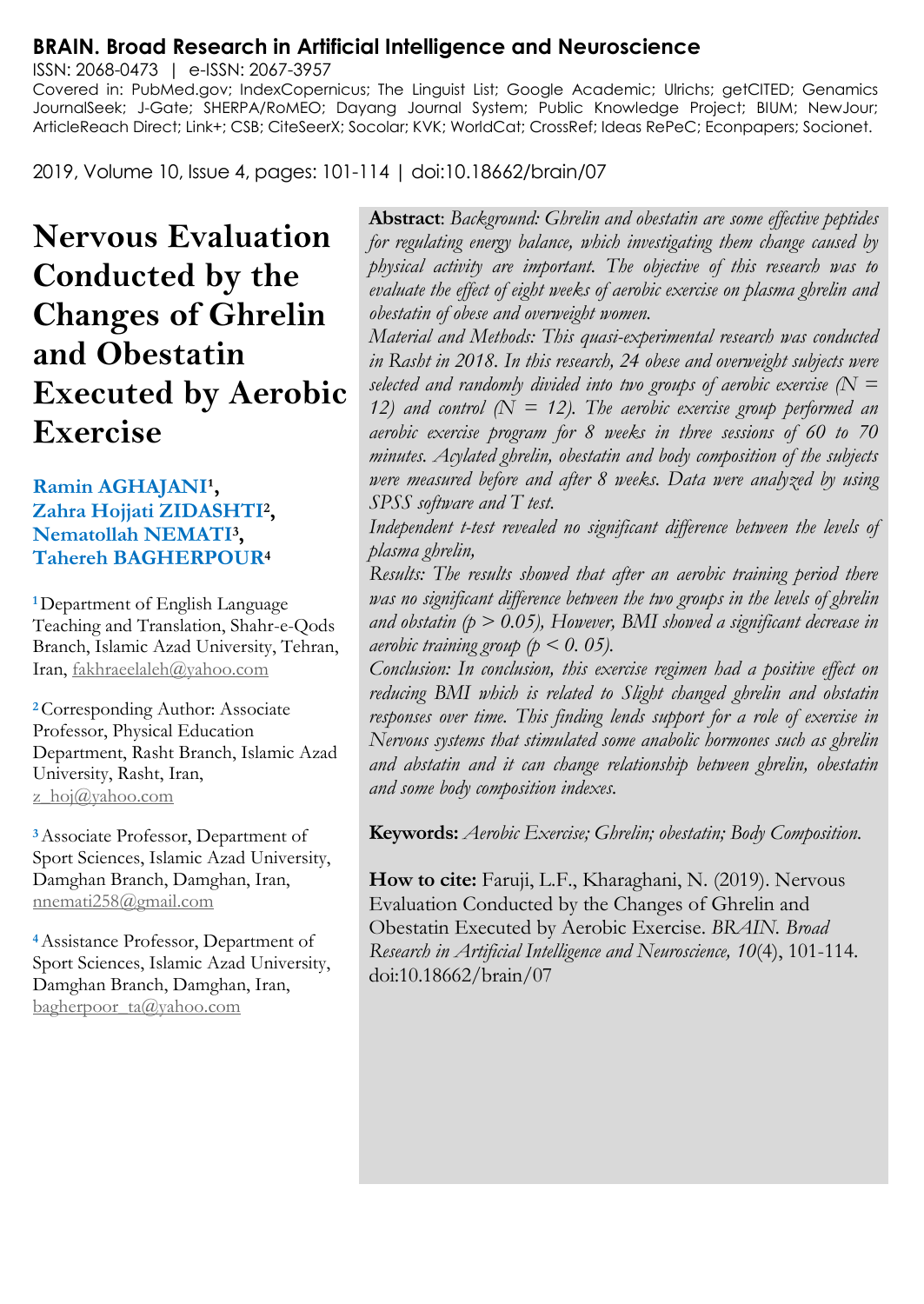## **Introduction**

Obesity is currently considered a serious problem all over the world [\(Lancha,](https://www.ncbi.nlm.nih.gov/pubmed/?term=Lancha%20A%5BAuthor%5D&cauthor=true&cauthor_uid=23174510) [Frühbeck](https://www.ncbi.nlm.nih.gov/pubmed/?term=Lancha%20A%5BAuthor%5D&cauthor=true&cauthor_uid=23174510) & Gómez[-Ambrosi, 2](https://www.ncbi.nlm.nih.gov/pubmed/?term=G%C3%B3mez-Ambrosi%20J%5BAuthor%5D&cauthor=true&cauthor_uid=23174510)012). The prevalence of obesity is very worrying, as obesity increases the risk of development of many chronic diseases such as hypertension, cardiovascular disease, diabetes, psychiatric problems, arthritis, gout, gallbladder disease, gastrointestinal diseases and cancer [\(Timper &](https://www.ncbi.nlm.nih.gov/pubmed/?term=Timper%20K%5BAuthor%5D&cauthor=true&cauthor_uid=28592656) [Brüning,](https://www.ncbi.nlm.nih.gov/pubmed/?term=Br%C3%BCning%20JC%5BAuthor%5D&cauthor=true&cauthor_uid=28592656) 2017).). Hence, it is important to investigate the factors associated with obesity [\(Wang](https://www.ncbi.nlm.nih.gov/pubmed/?term=Wang%20Z%5BAuthor%5D&cauthor=true&cauthor_uid=20847813) & [Nakayama,](https://www.ncbi.nlm.nih.gov/pubmed/?term=Nakayama%20T%5BAuthor%5D&cauthor=true&cauthor_uid=20847813) 2010). The best time for exercise during the day is not known to control weight in obese and overweight patients. Exercise time might influence appetite and food intake. The biological rhythm is related to cyclic changes, which occur at certain periods of time in day and influence the biological processes. In human, two groups of nerve cells called as Suprachiasmatic nucleus (SCN) are located on the base of the brain, known as anterior hypothalamus. Suprachiasmatic is the initiator of the biological rhythm in the body, which coordinates the rhythm of all the body organs during the 24-hour [\(Timper &](https://www.ncbi.nlm.nih.gov/pubmed/?term=Timper%20K%5BAuthor%5D&cauthor=true&cauthor_uid=28592656) [Brüning,](https://www.ncbi.nlm.nih.gov/pubmed/?term=Br%C3%BCning%20JC%5BAuthor%5D&cauthor=true&cauthor_uid=28592656) 2017). Studies have indicated that circadian rhythm controls some metabolic and hormonal indicators affecting the metabolism. The temperature of the body and the level of oxygen consumed in rest time are at the minimum at 4 am and they reach the maximum level at 3 and 4 pm (Azizi & Mohebie, 2013). The pattern of gastrointestinal movements, rate of intestinal absorption, activity of the gastrointestinal enzymes, and secretion of gastric acids also have a circadian rhythm [\(Wang](https://www.ncbi.nlm.nih.gov/pubmed/?term=Wang%20Z%5BAuthor%5D&cauthor=true&cauthor_uid=20847813) & [Nakayama,](https://www.ncbi.nlm.nih.gov/pubmed/?term=Nakayama%20T%5BAuthor%5D&cauthor=true&cauthor_uid=20847813) 2010; Azizi & Mohebie, 2013).

Energy balance is regulated through a complex system, including central and environmental factors. Ghrelin peptide is one of the known environmental factors playing a major role in regulating food intake and body weight. Ghrelin is a 28-amino acid peptide, which is mainly secreted by the stomach fundus cells and poured into the bloodstream (Azizi & Mohebie, 2013; Hedayati, Saghebjoo & Ghanbari-Niaki, 2012). After secretion, ghrelin leaves an effect on the center of satiety and hunger in the hypothalamus and stimulates the intake of food and the weight gain. The results of the researchers suggest that the expression of ghrelin gene in the stomach increases during fasting and decreases in satiety. In fact, the ghrelin plasma level decreases in the positive energy balance conditions and increases under the negative energy balance conditions [\(Wang](https://www.ncbi.nlm.nih.gov/pubmed/?term=Wang%20Z%5BAuthor%5D&cauthor=true&cauthor_uid=20847813) & [Nakayama,](https://www.ncbi.nlm.nih.gov/pubmed/?term=Nakayama%20T%5BAuthor%5D&cauthor=true&cauthor_uid=20847813) 2010; Hedayati et al., 2012). The ghrelin hormone is also an effective hormone in the process of appetite control. It is circulating in the blood in two active forms of acylated ghrelin and non-acylated ghrelin (Alizadeh,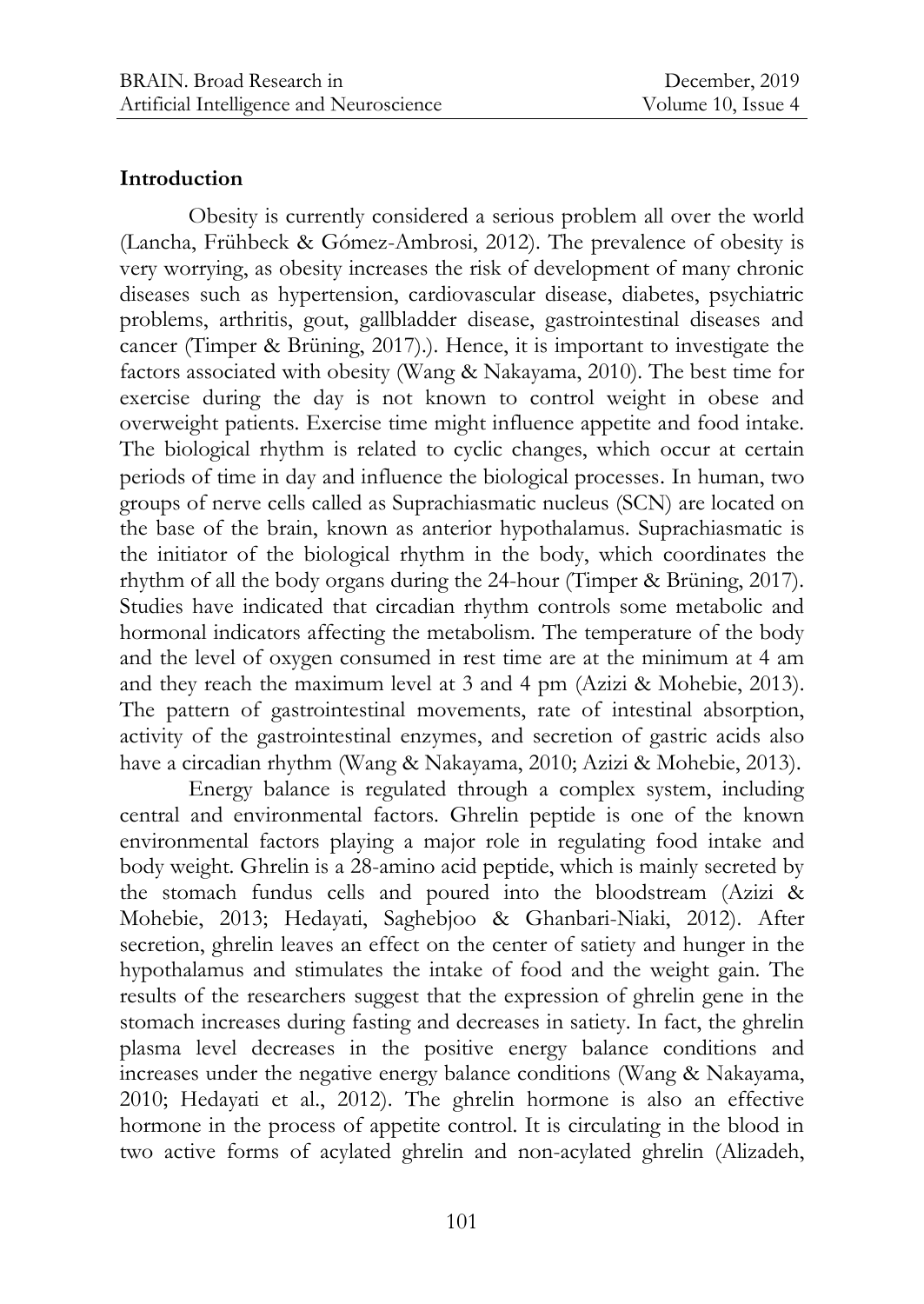Mostafaee, Mazaheri & Younespour, 2015). The blood level of this hormone also represents the hunger state and increases the food intake (Tiryaki-Sonmez et al., 2013). An increase in plasma concentration of ghrelin before meals and its reduction after taking food show its role in energy balance (Ebrahimi, Rahmaninia, Damirchi, Mirzaie & Asgharpur, (2013). Weight gain also decreases the circulating ghrelin level. Ghrelin in a negativefeedback loop is also involved in regulating the body weight [\(Howe](https://www.ncbi.nlm.nih.gov/pubmed/?term=Howe%20SM%5BAuthor%5D&cauthor=true&cauthor_uid=27096869) et al., 2016).

Scientists have recently found another 23-amino acid peptide known as obestatin. This peptide is derived from the ghrelin-constructing gene, which has undergone different changes after translation. The results of this study showed that the treatment of rodents with obestatin leads to a negative energy balance by reducing food intake and gastric emptying. Obestatin is another peptide synthesized from a common gene with ghrelin identified in recent years with effects opposite to ghrelin in gastrointestinal functioning and homeostasis. In some studies, obestatin, as an inhibitory peptide, has been effective on ghrelin function [\(Wynne, Stanley,](https://www.ncbi.nlm.nih.gov/pubmed/?term=Wynne%20K%5BAuthor%5D&cauthor=true&cauthor_uid=15684339) [McGowan](https://www.ncbi.nlm.nih.gov/pubmed/?term=McGowan%20B%5BAuthor%5D&cauthor=true&cauthor_uid=15684339) & [Bloom, 2](https://www.ncbi.nlm.nih.gov/pubmed/?term=Bloom%20S%5BAuthor%5D&cauthor=true&cauthor_uid=15684339)005).). The results show that in simultaneous injection of ghrelin and obestatin, the inhibitory effects of obestatin on the ghrelin function are seen in food intake, intestinal contraction inhibition, slow food intake from the stomach and loss of weight gain. These facts show that there is probably a complex balance between ghrelin and obestatin might be involved in different conditions of energy in regulating body weight (Zhang et al., 2007).

Ebrahimi et al (2013) reported that an exercise program along with diet decreases ghrelin and increases the base metabolism. This hormone is one of the factors disrupting the short and long-term balance of the energy during physical activity. Accordingly, the effect of physical exercises on the changes in this peptide requires more studies. It has been reported that eight weeks of aerobic activity has no significant effect on acylated ghrelin concentration [\(Howe](https://www.ncbi.nlm.nih.gov/pubmed/?term=Howe%20SM%5BAuthor%5D&cauthor=true&cauthor_uid=27096869) et al., 2016). The results of Tremblay et al. (2007) show no effect of obestatin on food intake and weight loss. However, Zhao, [Furnes,](https://www.ncbi.nlm.nih.gov/pubmed/?term=Furnes%20MW%5BAuthor%5D&cauthor=true&cauthor_uid=18071756) [Stenström,](https://www.ncbi.nlm.nih.gov/pubmed/?term=Furnes%20MW%5BAuthor%5D&cauthor=true&cauthor_uid=18071756) [Kulseng](https://www.ncbi.nlm.nih.gov/pubmed/?term=Kulseng%20B%5BAuthor%5D&cauthor=true&cauthor_uid=18071756) and [Chen](https://www.ncbi.nlm.nih.gov/pubmed/?term=Chen%20D%5BAuthor%5D&cauthor=true&cauthor_uid=18071756) (2008) found results similar to Zhang et al. (2007) with the removal of obestatin receptors in mice.

As obesity is one of the greatest problems in modern societies today, recognizing factors and mechanisms for combating obesity would be helping in promoting community health and saving medical costs. Some studies have shown that ghrelin and obestatin have significant roles in energy balance and weight control [\(Van der Lely,](https://www.ncbi.nlm.nih.gov/pubmed/?term=van%20der%20Lely%20AJ%5BAuthor%5D&cauthor=true&cauthor_uid=15180951) [Tschöp,](https://www.ncbi.nlm.nih.gov/pubmed/?term=van%20der%20Lely%20AJ%5BAuthor%5D&cauthor=true&cauthor_uid=15180951) [Heiman](https://www.ncbi.nlm.nih.gov/pubmed/?term=Heiman%20ML%5BAuthor%5D&cauthor=true&cauthor_uid=15180951) & [Ghigo,](https://www.ncbi.nlm.nih.gov/pubmed/?term=Ghigo%20E%5BAuthor%5D&cauthor=true&cauthor_uid=15180951) 2004; Lagaud et al., 2007). Thus, studying the relationship between changes in levels of these peptides and performing aerobic exercises seems to provide appropriate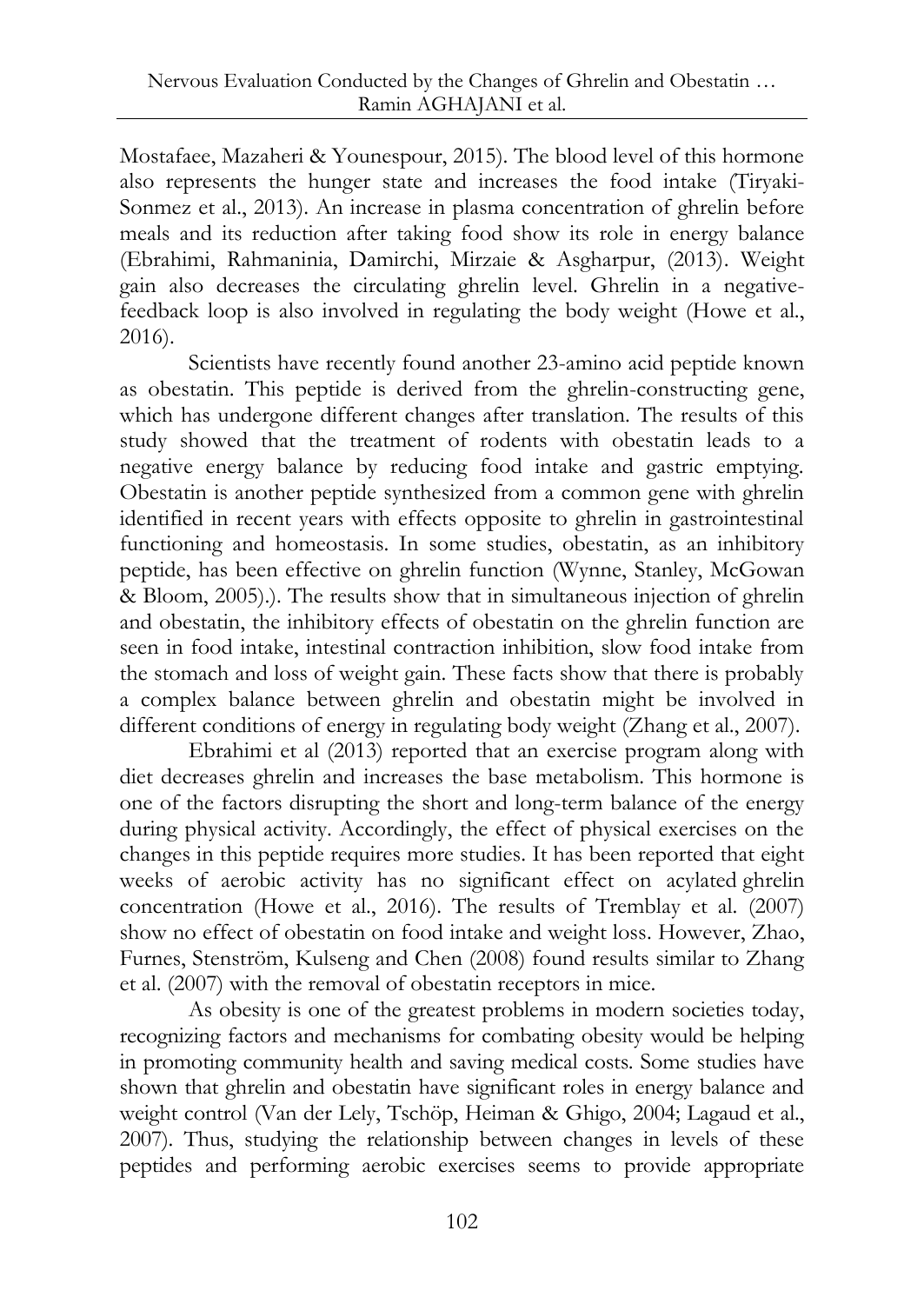strategies for weight control by appropriate exercises. Hedayati et al. (2012) stated that a diet-based exercise program reduces ghrelin and increases base metabolism. Hence, some researchers have concluded that ghrelin and obestatin had opposite effects on weight regulation and the inappropriate functioning of obestatin may be involved in obesity pathophysiology (Hedayati et al., (2012). While most studies have paid attention on the shortterm effects of sports activities in the physical activity area, it seems that studying the changes in this peptide as a result of physical exercises is necessary, given the role of ghrelin and obestatin in long-term energy regulation. Thus, this research aims to evaluate the effect of aerobic exercises on variables of ghrelin, obestatin and body composition in obese women.

## **Methodology**

This study was semi-experimental due to the lack of controlling some intervening factors. The population was 120 obese students of Payame Noor University of Guilan, who were studying in 2017. Non-random convenient sampling was used to do the research, with the sample size 24. First, coordination was done with Guilan Payam-e Noor University security. After coordination with the university, the obese and overweight people interested in participating in the research were informed and invited. After describing the research objectives and how it is done, health evaluation questionnaire was distributed among them and the health of the subjects was evaluated so that they were no sick. After the above steps and obtaining consent from all participants, 24 female obese women with an average age of 20-35 years with no regular physical activity during the past 6 months were selected to participate in the study. After this stage, the information of height, weight, and BMI of the subjects was collected. After the above steps, 12 subjects were assigned to the exercise group and 12 to the control group according to homogenization based on age and fat percentage. The exclusion and inclusion criteria of the individuals were included as not suffering from diseases like cardiovascular disease, hypertension, renal diseases and non-use of drugs, and lack of regular physical activity in the past six months.

The experimental group performed aerobic exercises at 9 am for 8 weeks in three sessions of 60-70 minutes. The exercise program included warming-up (10 minutes) and running on a smooth surface in sports hall. By increasing the number of exercises, the intensity of activities was also increased. At the end of each exercise session, the cooling-down step was considered for 5 minutes including slow running and stretching movements.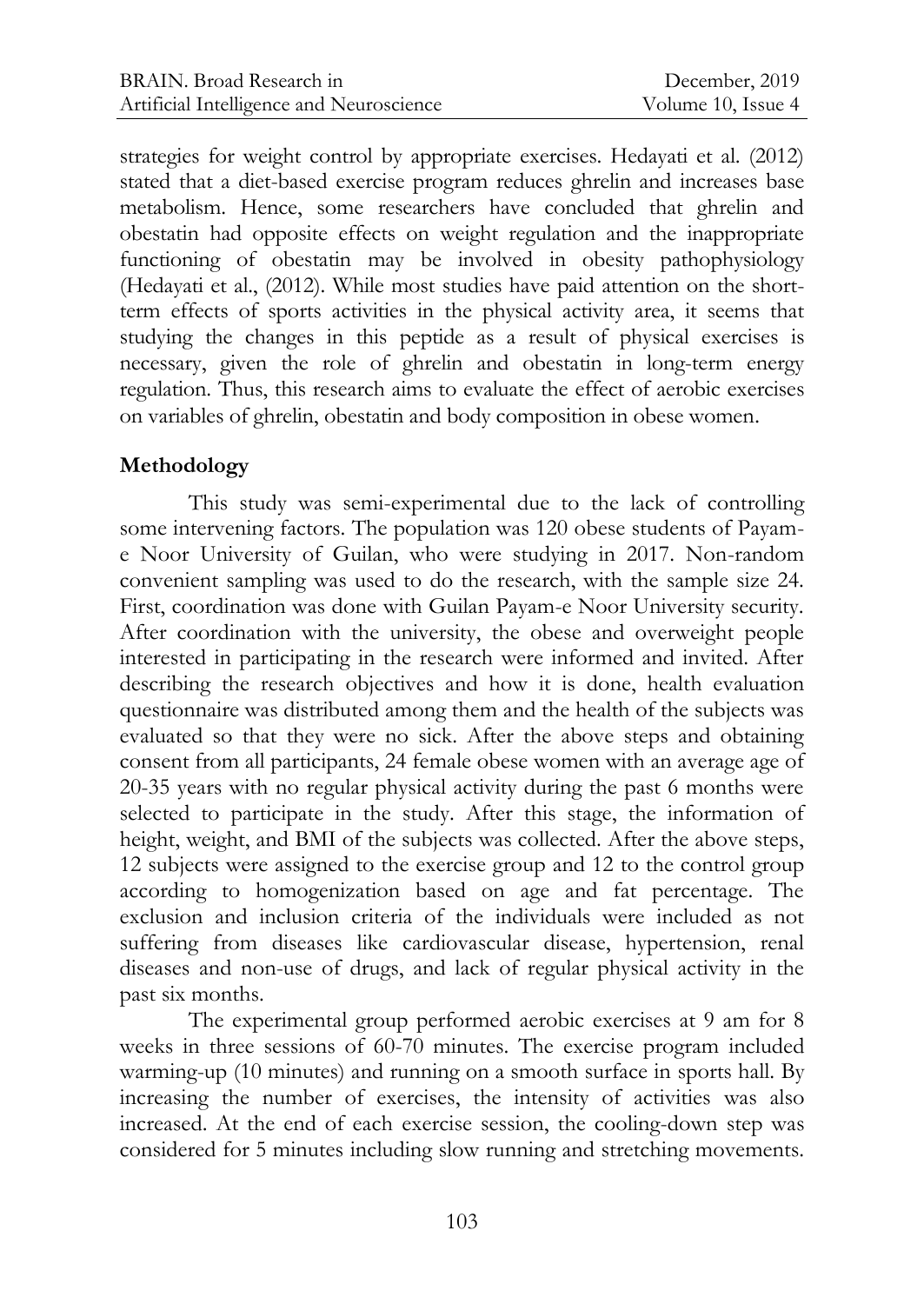The intensity of exercises was at 55-75% of maximal heart rate during the exercise. Given the low readiness of the subjects, the minimum exercise intensity was considered at 55% of maximal heart rate in the first two weeks. In the next sessions, with observing the principle of overdose, the intensity of exercise increased up to 75% of maximal heart rate [\(Manshouri,](https://www.ncbi.nlm.nih.gov/pubmed/?term=Manshouri%20M%5BAuthor%5D&cauthor=true&cauthor_uid=19088784) [Ghanbari-Niaki,](https://www.ncbi.nlm.nih.gov/pubmed/?term=Ghanbari-Niaki%20A%5BAuthor%5D&cauthor=true&cauthor_uid=19088784) [Kraemer](https://www.ncbi.nlm.nih.gov/pubmed/?term=Kraemer%20RR%5BAuthor%5D&cauthor=true&cauthor_uid=19088784) and [Shemshaki,](https://www.ncbi.nlm.nih.gov/pubmed/?term=Shemshaki%20A%5BAuthor%5D&cauthor=true&cauthor_uid=19088784) 2008; Reinehr, De Sousa and Roth, 2008).

Initial blood sampling was performed in 48 hours before the first exercise session in all subjects in the fasting state. 10 cc of blood were taken from the brachial vein of the samples. In addition, 48 hours after the last exercise session, 10cc of blood were taken from brachial vein of subjects in the fasting state in order to eliminate the effect of exercise. Subjects were asked to avoid intake of food for 12 hours up to the blood sampling time. In order that blood samplings in the pretest and post-test to be similar, sampling started at 8am and ended at 9am. The blood samples were collected in EDTA-containing tubes, and then, they were immediately centrifuged and the obtained plasma was stored in separate tubes at -80 ° C for performing next experiments. Body mass index was calculated by dividing body weight (in kg) by height (in m).

The ghrelin measurement kit (Glory Science Co. China) by ELISA method was used to measure ghrelin concentration in terms of ng/ml unit. Ghrelin level of plasma samples were measured by Sandwich ELISA method. The sensitivity of the method was 15.6 Pg/ml. The percentage of intra-test changes coefficient was determined to be 7.4%. Obestatin measuring kit with ELISA method, made in China, Glory Science Co., was used to measure Obestatin concentration in nano-milligrams units. Plasma Obestatin levels were measured by Sandwich ELISA method. The sensitivity of the method was 78 pg / ml. The coefficient of in-test variation was 6.9%.

Descriptive statistics are used to describe the variables and inferential statistics are used to analyze the results in this research. To examine the normality of the variables in each group, the Kolmogorov Smirnov test is used. Correlation t-test was used to evaluate the effect of the exercises and compare the pre-test and post-test in each group and independent t-test was used for inter-group comparisons. The acceptance or rejection of the hypotheses was considered at a significant level of  $p \le 0.05$ .

## **Results**

The mean of the variables in the pre and post-intervention periods is presented in Tables 1 and 2. In-group analysis showed no significant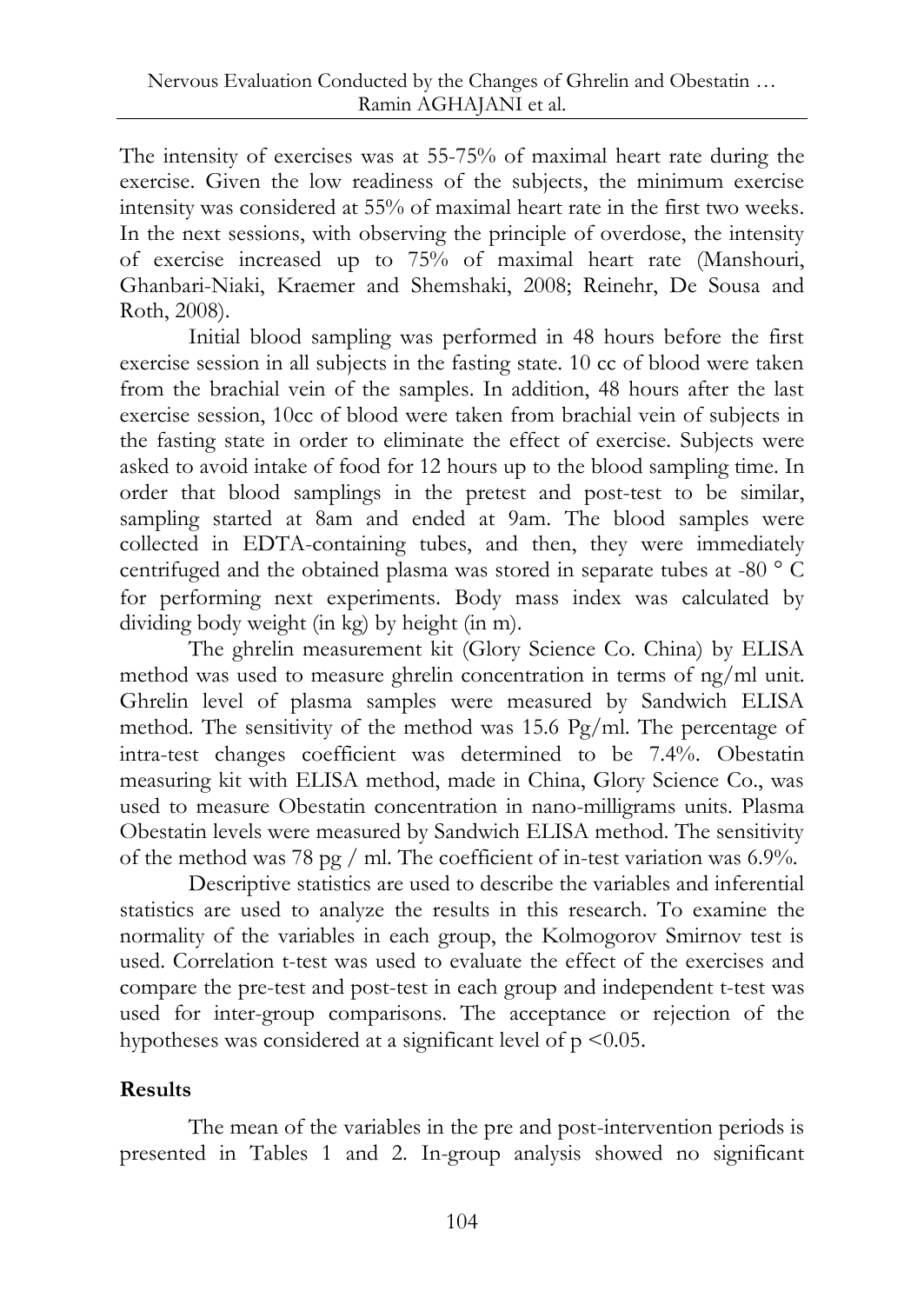differences between the BMI of obese women in the exercise group before and after the intervention  $(P = 0.091)$ ; Furthermore, no significant differences between the BMI of obese women in the control group before and after intervention ( $P = 0.151$ ) (Table 3). In addition, the results of intragroup study showed a significant difference between the WHR of obese women in the exercise group before and after intervention ( $P = 0.003$ ), while there were no significant differences between WHR of obese women in the control group before and after intervention ( $P = 0.81$ ) (Table 3). However, independent t-test showed a significant difference between BMI and WHR in three groups ( $P = 0.035$  and  $\overline{P} = 0.0001$ , respectively) (Table 3). Likewise, intra-group analysis showed a significant difference between the fat percentage of obese women in the exercise group before and after the intervention (P=0.0001). However, there were no significant differences between the fat percentage of obese women in control group before and after intervention ( $P = 0.53$ ) (Table 3). The results of independent t-test showed a significant difference between the level of body fat percentage in the training group and the control group ( $P = 0.0001$ ).

Intra-group analysis showed no statistically significant differences between obestatin in obese women in the exercise group before and after the intervention  $(P = 0.733)$ . Additionally, there were no significant differences between blood obestatin in control group before and after intervention ( $P = 0.91$ ) (Table 3). Moreover, independent t-test showed no significant differences between obestatin changes in the level in three groups  $(P = 0.817)$  (Table 3). Using correlation t-test, it was found that there was no statistically significant difference between the ghrelin level in obese women in the aerobic exercises group before intervention and after the intervention  $(P = 0.562)$ . Thus, there is no significant difference between the ghrelin blood levels of obese women in the aerobic exercises group before and after the intervention (Table 3).

| Variable                | exercise group   | control group     |  |
|-------------------------|------------------|-------------------|--|
| Age (year)              | 29.9±7.65        | $25.3 \pm 7.4$    |  |
| Height (centimeter)     | 170.12±5.34      | 167.97±32.13      |  |
| Weight (kg)             | 76.53±22.31      | $80.31 \pm 12.14$ |  |
| BMI(kg/m <sup>2</sup> ) | $31.32 \pm 4.01$ | $31.27 \pm 0.04$  |  |
| WHR                     | $0.78 \pm 0.06$  | $0.82 \pm 0.04$   |  |
| Body fat percentage     | $47.83 \pm 1.61$ | 44.86±3.89        |  |
| Lean Body Mass (kg)     | $40.02 \pm 8.46$ | 44.6±4.47         |  |

**Table 1:** Description of the variables examined before intervention (mean  $\pm$  standard deviation)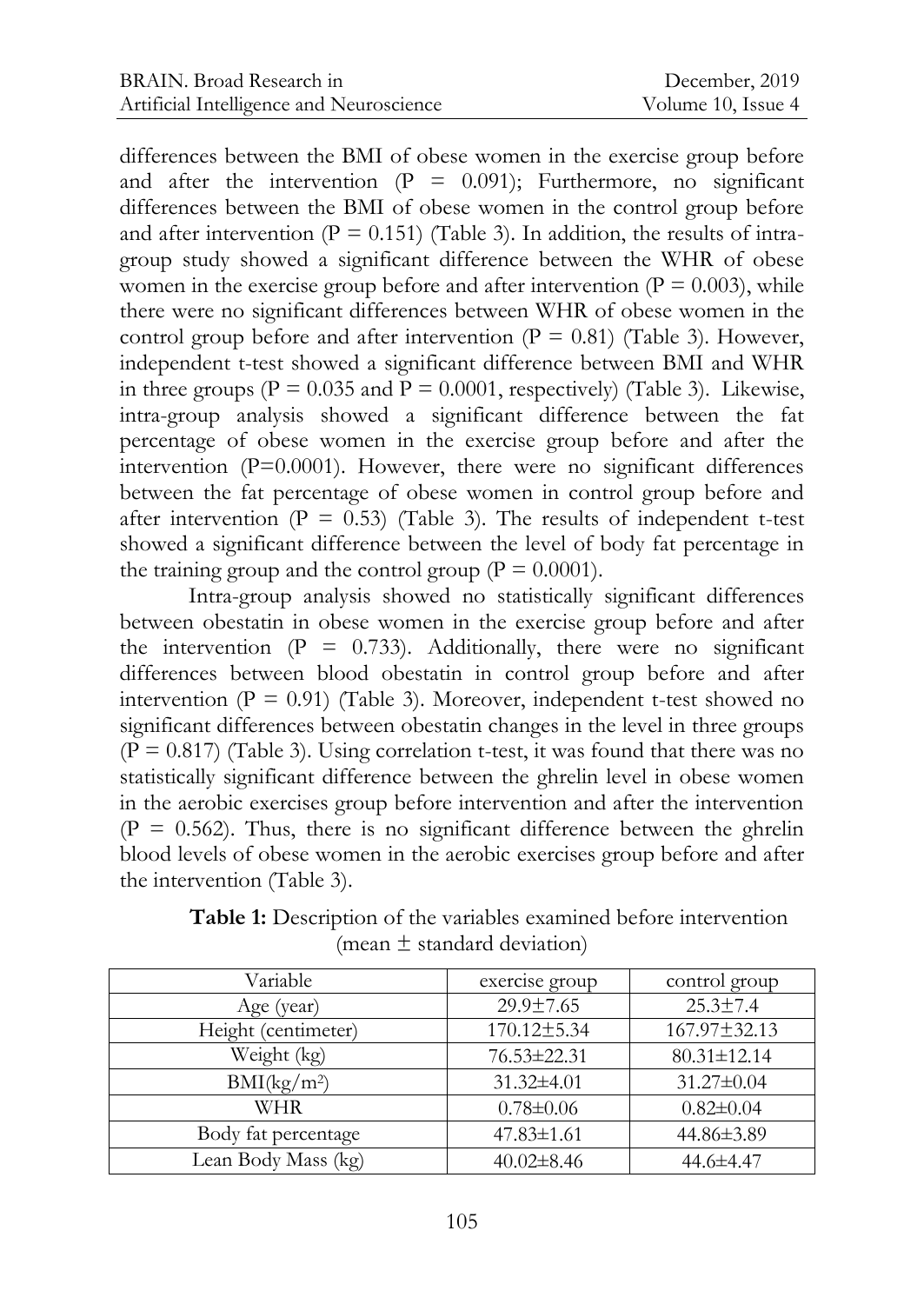Nervous Evaluation Conducted by the Changes of Ghrelin and Obestatin … Ramin AGHAJANI et al.

| $Vo2max$ (ml/Fg/min)            | $31.53\pm 6.23$ | $36.6\pm3.3$    |
|---------------------------------|-----------------|-----------------|
| Systolic blood pressure (mmHg)  | $12.0 \pm 0.66$ | $12.11 \pm 0.6$ |
| Diastolic blood pressure (mmHg) | $8.0 \pm 0.66$  | $8.33 \pm 0.5$  |
| obestatin (ng/mg)               | $1.16 \pm 0.67$ | $0.9 \pm 0.14$  |
| Ghrelin $(ng/ml)$               | $3.72 \pm 1.17$ | $3.8 \pm 1.07$  |

The values are presented as mean  $\pm$  standard deviation.

**Table 2:** Description of the variables examined after intervention (mean  $\pm$  standard deviation)

| Variable                        | Morning group   | Control          |  |
|---------------------------------|-----------------|------------------|--|
| Weight (kg)                     | 75.53±18.41     | $81.44 \pm 8.25$ |  |
| BMI(kg/m2)                      | $30.6 \pm 4.43$ | 31.35±2.07       |  |
| WHR                             | $0.76 \pm 0.06$ | $0.82 \pm 0.04$  |  |
| Body fat percentage             | 45.4±2.01       | 44.9±3.82        |  |
| Lean Body Mass (kg)             | $40.7 \pm 8.81$ | 44.6±4.15        |  |
| Vo <sub>2</sub> max (ml/Fg/min) | 37.93±6.57      | $36.8 \pm 3.2$   |  |
| Systolic blood pressure (mmHg)  | $12.0 \pm 0.66$ | $12.1 \pm 0.6$   |  |
| Diastolic blood pressure (mmHg) | $8.0 \pm 0.66$  | $8.33 \pm 0.5$   |  |
| obestatin $(ng/mg)$             | $1.07 \pm 0.63$ | $0.91 \pm 0.1$   |  |
| Ghrelin (ng/ml)                 | $3.35 \pm 1.66$ | $3.66 \pm 0.69$  |  |

## **Table 3:** Changes in Variables in pre and post intervention among the three study groups

| Variable                |          |                           |                           |               | Differences       |                     |
|-------------------------|----------|---------------------------|---------------------------|---------------|-------------------|---------------------|
|                         | Group    | Pre-                      | Post-                     | Statistical   | in pre and        | Statistical         |
|                         |          |                           | intervention intervention | estimate      | post-             | estimate            |
|                         |          |                           |                           |               | intervention      |                     |
|                         |          | exercise $31.32\pm4.01$   | $30.6 \pm 4.43$           | $t = 1.89$    | $-0.68 \pm 1.13$  |                     |
| BMI(kg/m <sup>2</sup> ) |          |                           |                           | $P = 0.091$   |                   | $F = 3.8$           |
|                         | control  | $31.27 \pm 0.04$          | 31.35±2.07                | $t = 1.59$    | $0.08 \pm 0.16$   | $P = 0.035**$       |
|                         |          |                           |                           | $P = 0.151$   |                   |                     |
| WHR                     | exercise | $0.78 \pm 0.06$           | $0.76 \pm 0.06$           | $t = 4.11$    | $-0.01 \pm 0.01$  | $F = 13.43$         |
|                         |          |                           |                           | $P = 0.001*$  |                   | $P=$                |
|                         |          |                           | $0.82 \pm 0.04$           | $t = 2.00$    | $0.003 \pm 0.005$ | $0.0001**$          |
|                         | control  | $0.82 \pm 0.04$           |                           | $P = 0.081$   |                   |                     |
| Body fat                |          | exercise $47.83 \pm 1.61$ | 45.4±2.01                 | $t = 5.73$    | $-2.39 \pm 132$   |                     |
| percentage              |          |                           |                           | $P = 0.0001*$ |                   | $F = 23.00$<br>$P=$ |
|                         |          |                           | 44.9±3.82                 | $t = 0.65$    | $0.12 \pm 0.58$   |                     |
|                         | control  | 44.86±3.89                |                           | $P = 0.53$    |                   | $0.0001**$          |
| obestatin               |          |                           |                           | $t = 0.35$    |                   | $F = 0.203$         |
| (ng/mg)                 | exercise | $1.16 \pm 0.67$           | $1.07 \pm 0.63$           | $P = 0.733$   | $-0.08 \pm 0.79$  | $P = 0.817$         |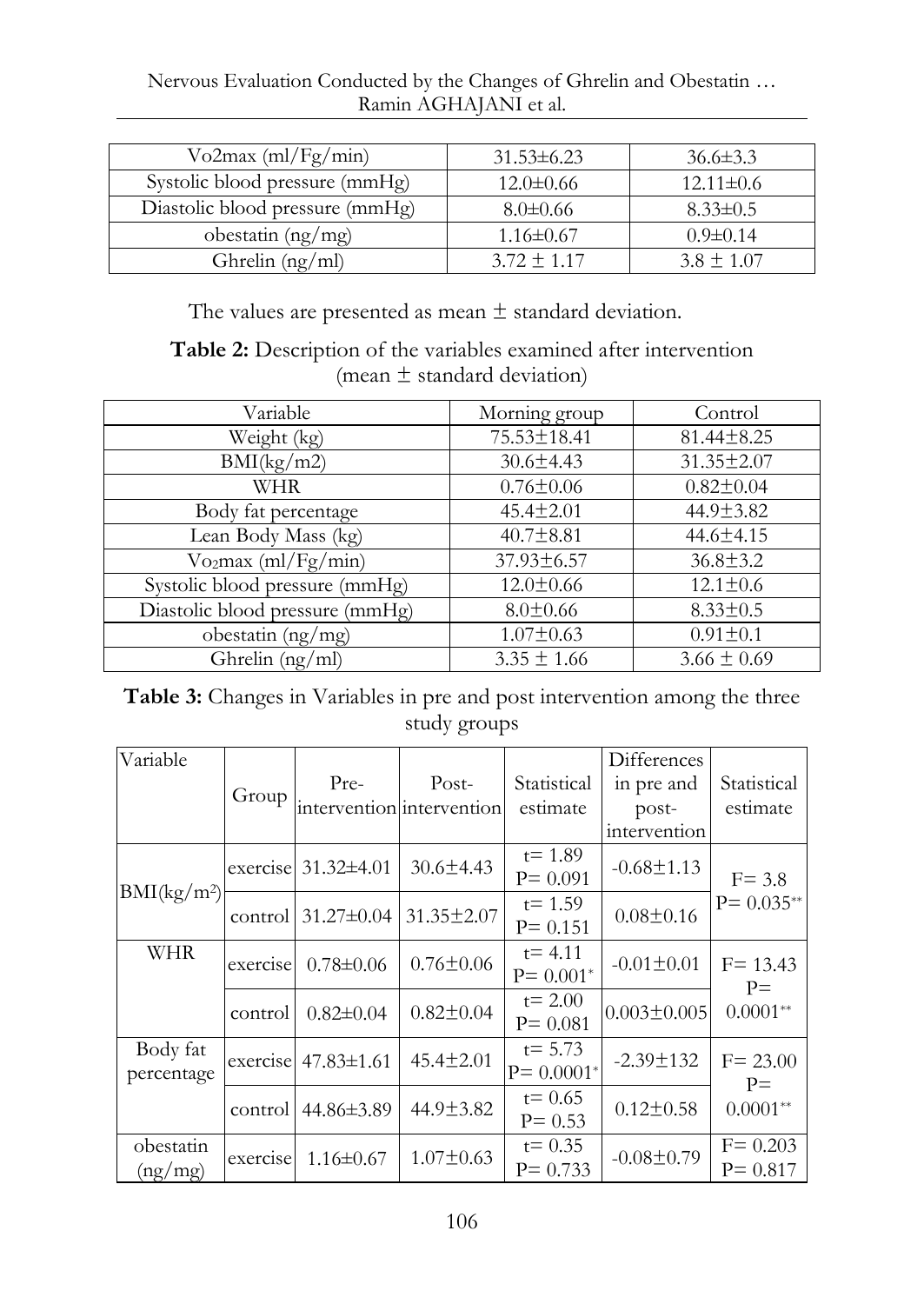|                    | control | $0.9 \pm 0.14$                         | $0.91 \pm 0.1$                           | $t = 0.11$<br>$P = 0.91$   | $0.007 \pm 0.2$  |                       |
|--------------------|---------|----------------------------------------|------------------------------------------|----------------------------|------------------|-----------------------|
| Ghrelin<br>(ng/ml) |         |                                        | exercise 3.35 $\pm$ 1.66 3.72 $\pm$ 1.17 | $t = 0.602$<br>$P = 0.562$ | $-0.36 \pm 1.92$ | $F = 1.69$<br>P= 0.16 |
|                    |         | control $3.66 \pm 0.69$ 3.8 $\pm 1.07$ |                                          | $t = 0.585$<br>$P = 0.575$ |                  |                       |

\* P < 0.05; Significant difference in compare to Pre values ( $p \le 0.05$ ). \*\* P  $\le 0.05$ , Significantly different between groups.

## **Discussion and conclusion**

The objective of this research was to evaluate the changes in plasma ghrelin peptide after eight weeks of aerobic exercises in obese and overweight women. No significant change was seen in the levels of acylated ghrelin after 8 weeks of aerobic exercise. The results of this research are not consistent with the results of the research conducted by Ghanbari Niaki, [Saghebjoo,](https://www.ncbi.nlm.nih.gov/pubmed/?term=Saghebjoo%20M%5BAuthor%5D&cauthor=true&cauthor_uid=18308154) [Rahbarizadeh,](https://www.ncbi.nlm.nih.gov/pubmed/?term=Rahbarizadeh%20F%5BAuthor%5D&cauthor=true&cauthor_uid=18308154) [Hedayati, a](https://www.ncbi.nlm.nih.gov/pubmed/?term=Hedayati%20M%5BAuthor%5D&cauthor=true&cauthor_uid=18308154)nd [Rajabi](https://www.ncbi.nlm.nih.gov/pubmed/?term=Rajabi%20H%5BAuthor%5D&cauthor=true&cauthor_uid=18308154) (2008), who examined the effect of one-stage multi-intensity on the levels of plasma obestatin levels in young female college students. Manshouri et al (2008) also reported no significant change in plasma obestatin levels after one week of aerobic exercise in female students. In addition, the results of Reinehr, De Sousa and Roth (2008) also showed that long-term aerobic exercise associated with weight loss led to an increase in plasma obestatin levels in children. Some of the possible mechanisms related to ghrelin can contribute in properly understanding of this change in this research. Various studies have shown that exercises lead to an increase in glycogen breakdown and a fraction of energy, and protein and glycogen reconstruction is delayed after exercises [\(Ghanbari-Niaki,](https://www.ncbi.nlm.nih.gov/pubmed/?term=Ghanbari-Niaki%20A%5BAuthor%5D&cauthor=true&cauthor_uid=18514059) [Jafari,](https://www.ncbi.nlm.nih.gov/pubmed/?term=Jafari%20A%5BAuthor%5D&cauthor=true&cauthor_uid=18514059) [Abednazari &](https://www.ncbi.nlm.nih.gov/pubmed/?term=Abednazari%20H%5BAuthor%5D&cauthor=true&cauthor_uid=18514059) [Nikbakht,](https://www.ncbi.nlm.nih.gov/pubmed/?term=Nikbakht%20H%5BAuthor%5D&cauthor=true&cauthor_uid=18514059) 2008).

Different studies have reported that eccentric activities lead in muscle damage and defect in re-synthesis of glycogen after activity. Investigations on human and animal samples also revealed that insulininduced increase in glucose uptake and transfer by the muscle were positively correlated with content of glucose transmitter protein 4 (GLUT-4). In fact, it was found that the content of muscle GLUT-4 had a direct association with muscle glycogen levels. Thus, the defect in the re-synthesis of muscle glycogen after periodic contractions might be involved due to the reduction in the level of GLUT-4 protein caused by muscle damages (Ghanbari-Niaki et al., 2008) because the content of the GLUT-4 protein is one of the determinants of muscle uptake by glucose. Thus, damage in muscle fibers following high intensity exercise may delay the reconstruction of muscle glycogen. Considering that the severe muscle contractions can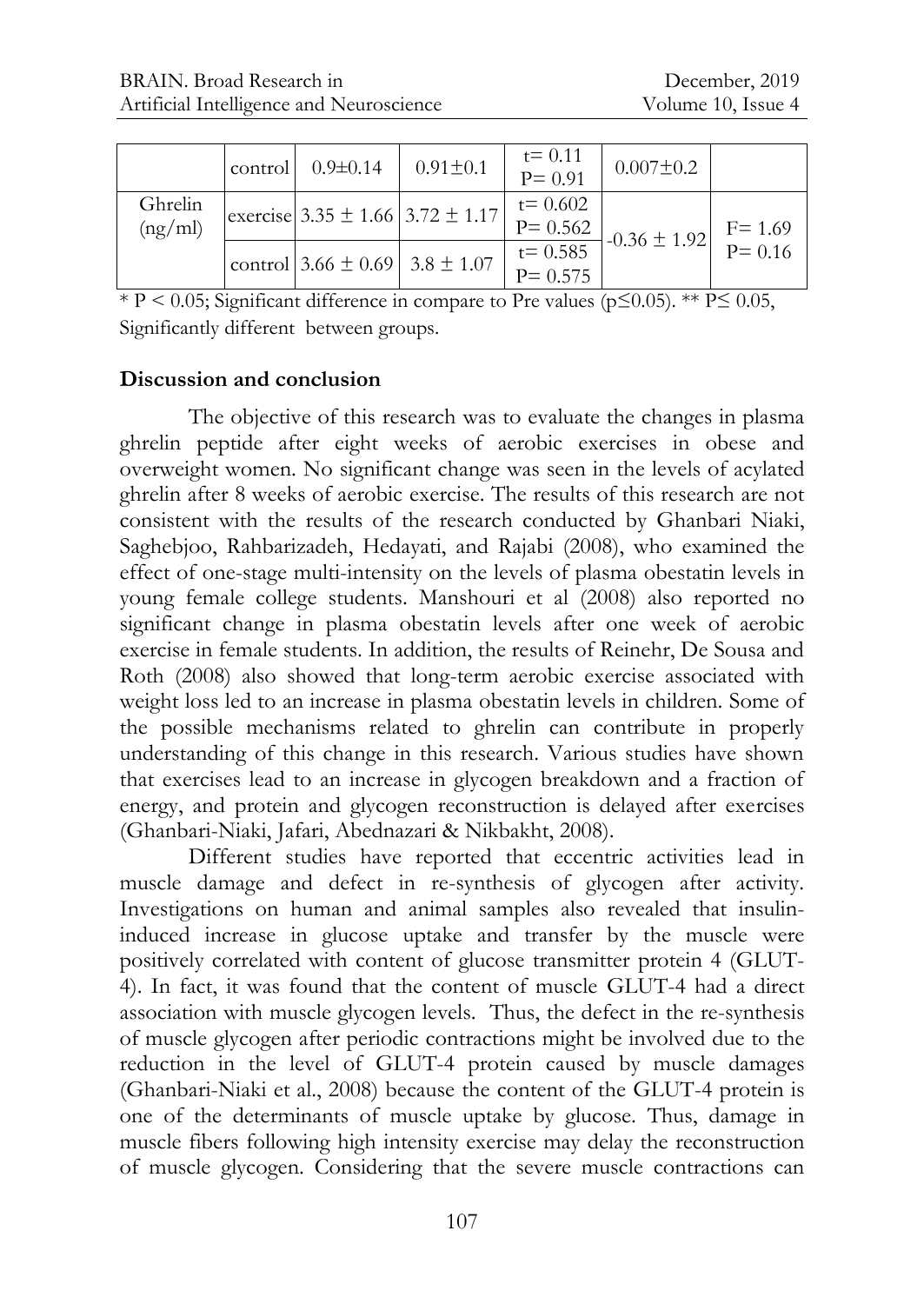damage muscle fibers and reduce the content of glucose transmitters GLUT-4 of muscle cells, it can cause delay in the reconstruction of muscle glycogen stores (Reinehr et al., 2008).

Some studies have also reported that defect in re-synthesis of glycogen is probably due to the accumulation of inflammatory cells and, consequently, the competition between inflammatory cells and muscle fibers to achieve plasma glucose following the physical activities in the human subjects (Manshouri et al., 2008). Hence, it could be stated that exercise with an intensity of 55-75% of the maximal heart rate is the response of these hormones to this energy shortage. It could be in fact stated that breakdown of ghrelin precursor has led to an increase in production of ghrelin. As a result, obestatin secretion and the ratio of ghrelin to obestatin are influenced to affect the behavior of food intake, the lost energy sources and finally the body energy balance. It was also observed that ghrelin expression in aerobic and resistance exercise groups was not associated with significant changes in plasma ghrelin levels (Manshouri et al., 2008; Ghanbari-Niaki et al., 2008). Studies have shown that ghrelin and its receptor are expressed in peripheral blood mononuclear cells in subjects with metabolic syndrome. It has been also shown that ghrelin expression has a positive correlation with TNF- and IL-1 expression. Researchers concluded that ghrelin expression might play a role in the autoimmune immune system (Ghanbari-Niaki et al., 2008). In fact, various studies have indicated that ghrelin might moderate the proliferation of immune cells and activation and secretion of preinflammatory cytokines (Reinehr et al., 2008).

In general, it is not sill known that how exercise lead to changes in ghrelin and further studies are required in this regard. Several studies have been conducted on the effect of aerobic exercise on plasma ghrelin levels in human and mouse subjects so far, most of which have led to a significant increase in plasma ghrelin (Lagaud et al., 2007; Manshouri et al., 2008). The results of the previous studies have shown that long-term exercise interventions led to exercise-induced weight loss significantly increased plasma ghrelin levels.

The results showed that increased plasma ghrelin was observed only in subjects who lost weight during the exercise program, and tendency to increase plasma ghrelin was more in subjects who lost weight less than 5% (Lagaud et al., 2007). After one year of aerobic activity with moderate intensity in postmenopausal obese women, the levels of the total blood ghrelin increased proportional to the weight loss, and the levels of blood ghrelin remained fixed in subjects whose weight remained unchanged (Reinehr et al., 2008). It seems that increased ghrelin is a compensatory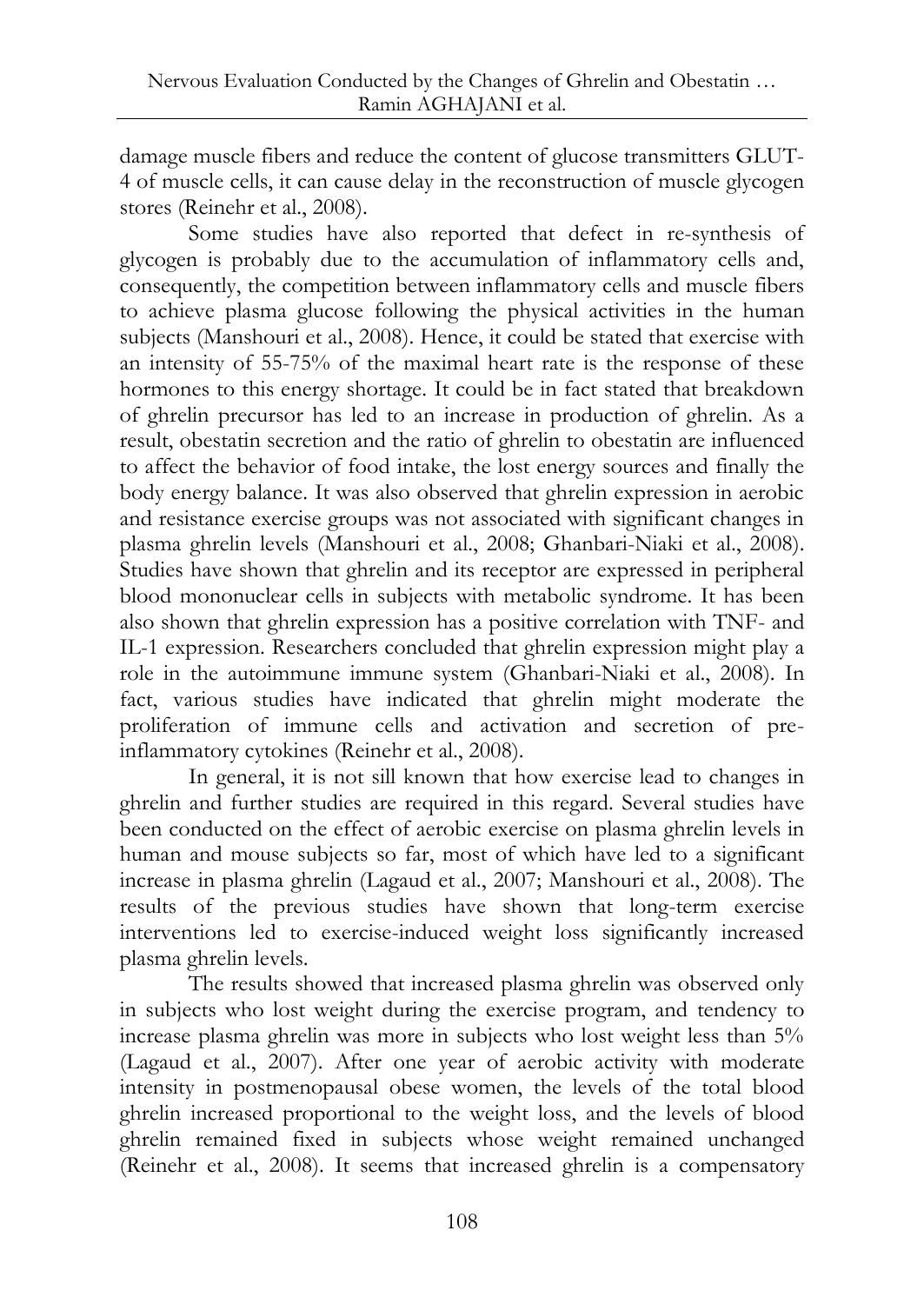response to weight loss. In other words, the increase in ghrelin probably acts as a compensatory mechanism for restoring body weight to a regulated point (Ghanbari-Niaki et al., 2008). In general, most studies have reported that long-term activities would result in increased levels of ghrelin plasma, if it is associated with weight loss (Reinehr et al., 2008; Ghanbari-Niaki et al., 2008). As no significant increase was seen in plasma ghrelin in the current research, it can be justified by the lack of weight loss in subjects during the exercise program. Thus, one of the factors which might be effective in affecting the level of ghrelin changes is the duration of the exercise program. Thus, the duration of the exercise program in this research is probably one of the factors that did not lead into significant changes in plasma ghrelin.

After 8 weeks of aerobic exercise program, there was no significant change in the concentrations of obestatin in any of the groups in the study. Moreover, there were no significant changes in the concentration of obestatin in any of the groups. Studies regarding physical activity and obestatin are very few and the interpretation of the results is very difficult due to little background. Rinher et al. (2008) in a study on obese children, showed the concentration of base obestatin higher. In a study by Ganbari-Niaki et al. (2008) on rats, there were no significant changes in the plasma concentrations of obestatin after 6 weeks of training on the rotating band at a speed of 25 m / min for 5 days a week. Nevertheless, there was significant decrease in obestatin of gastric and intestinal tissue. Several hormones including insulin, somatostatin and glucagon regulate Ghrelin and obestatin in plasma and stomach. In a recent study by Ganbari-Niaki et al. (2008), only the growth hormone had been measured, where the results showed a negative correlation between GH and obestatin. However, information about the effect of physical activity on growth hormone and ghrelin shows a negative feedback loop between increasing CH and the decrease in ghrelin plasma and stomach, but information about obestatin is not available yet. Dall et al. (2002) stated that by GH infusion to subjects, ghrelin concentration decreased after physical activity, but in the absence of GH, ghrelin concentration did not change significantly. Wang and Nakayama (2010) examined the effect of 1 session and 8 weeks of endurance training on a belt rig at a speed of 22 m / min for 5 days a week on the levels of obestatin, ghrelin plasma and hypothalamus in rats. In both acute and chronic conditions, the concentrations of obestatin and ghrelin plasma did not change significantly, but the activity of ghrelin and obestatin in the hypothalamus decreased after 8 weeks. The results of the present study, regarding the lack of changes in plasma obestatin, are in line with the three above-mentioned studies, showing that plasma obestatin alone does not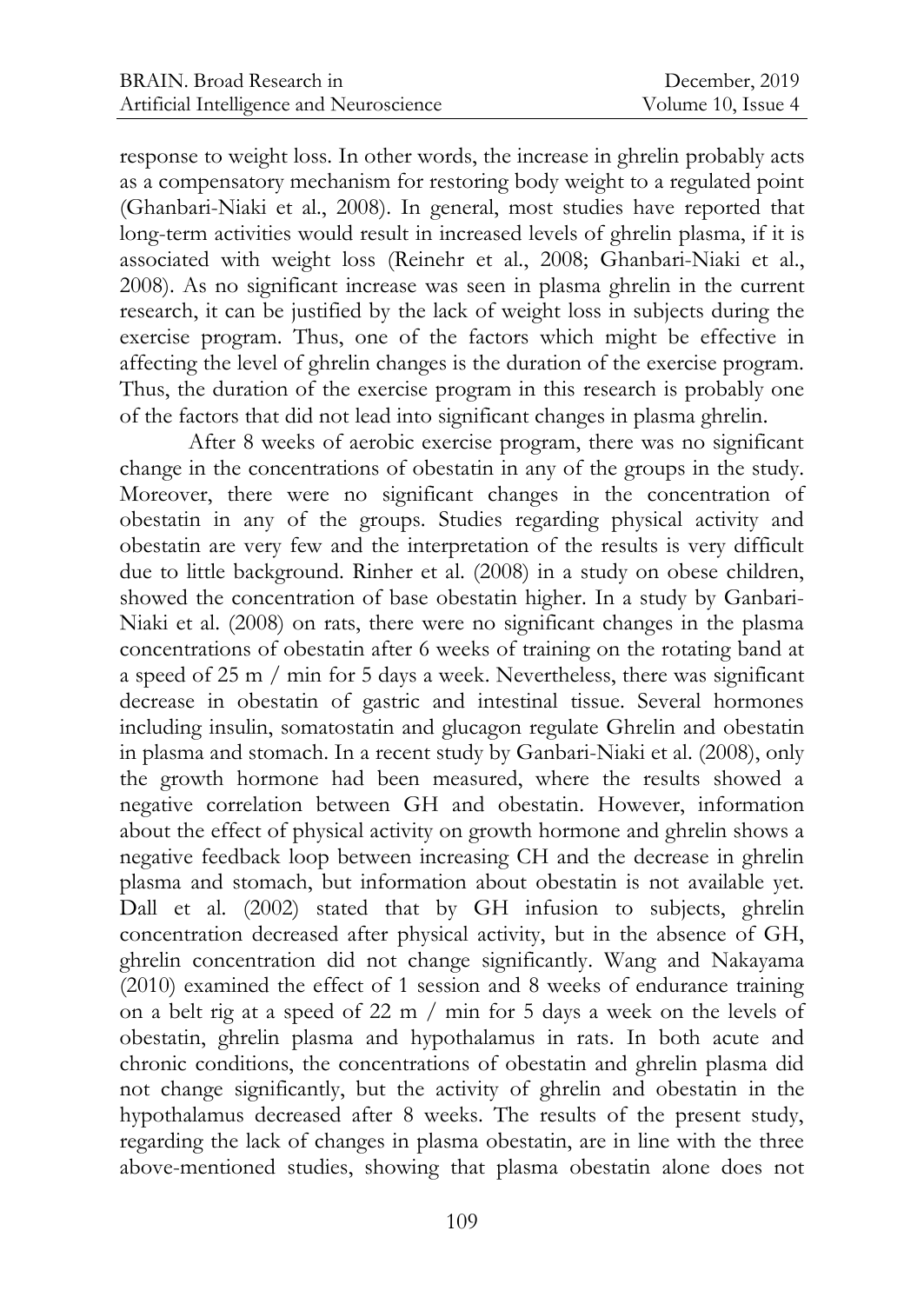have a significant role in regulating energy balance. Zhao et al. (2009) argued that in obese children and control group with normal weight, after 3 months of diet and free aerobic exercise (basketball, swimming, running and cycling), performed at two turns in the morning and afternoon, plasma obestatin and ghrelin concentration increased significantly. According to them, the levels of ghrelin and obestatin are associated with obesity in children. Reinehr et al. (2008) also found significant increases in obestatin levels in their study on obese children after one year of combined dietary diet and body weight gain, whereas ghrelin showed no significant changes. Following the changing lifestyle in the long run, obestatin has been shown to play a role in regulating energy balance in children. It is probable that the change in lifestyle for a long time, therefore, the change in energy balance will affect its plasma concentration. Food intake, glucose uptake, high-carbohydrate diet and negative energy balance decrease gastric and metastatic gastric abscess in some animal and human specimens. Increased levels of liver and muscle glycogen in trained rats can be related to lower levels of obestatin in the stomach tissue. This is because the studies have shown that endurance training increase muscle and liver glycogen (with or without carbohydrate loading) in human and animal specimens (Ghanbari-Niaki et al., 2008). Andersson et al. (2005) reported that one running session on treadmill could reduce glycogen in liver and muscle. Following this evacuation with highcarbohydrate intake, liver glycogen storage increased and plasma ghrelin levels decreased. In a study by Ganbari Niaki et al. (2008), ghrelin level was not measured in tissue or plasma, but their results showed that obestatin does not have a significant role in regulating energy balance, which is in line with the results of this study. For the first time, Zhang et al. (2007) reported that obestatin has a role in controlling energy balance. Sibilia et al. (2006) found different factors related to energy metabolism like consumed food, body weight, body composition, energy consumption, locomotor activity, respiratory rate, and hypothalamic neuropeptides affecting energy balance regulation in response to long-term injection of obestatin in rats, but found no significant effects. Furthermore, Nogueiras et al. (2007) found the effect of obestatin on the regulation of energy balance with similar results and found it ineffective in regulating energy balance. Zhao et al. (2006) examined the obese children, who had 3 hours aerobic activity per day, performing in three fields of basketball, swimming and Ping-Pong in the morning and afternoon. The diet was performed for a month. The results showed that the concentration of ghrelin and plasma obestatin presents a significant increase after significant weight loss. These researchers believe that ghrelin and obestatin are connected with childhood obesity. In women with severe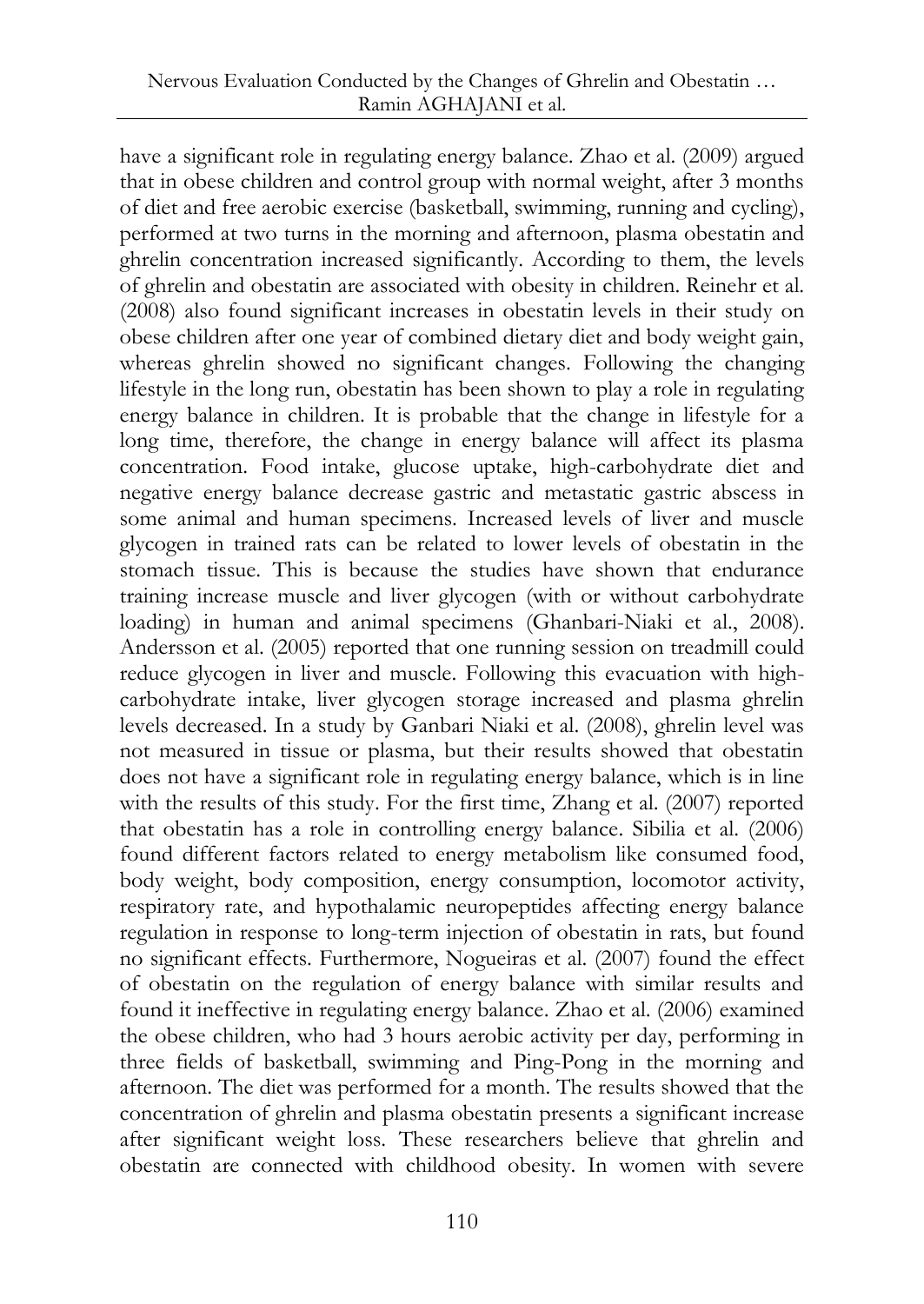obesity, who lost 62% of their extra weight using gastric bypass surgery, ghrelin levels decreased significantly, whereas obestatin concentrations showed no significant changes. Opposite to previous results, weight loss was associated with decrease in ghrelin levels, and obestatin concentrations showed no changes.

After all, in aggressive studies involving stomach surgery, a part of the stomach were the ghrelin producing cells are is eliminated while other areas had more ghrelin secretion to make compensations (Ghanbari-Niaki et al., 2008). Vicennati et al. (2002) reported that obese women had higher concentrations of obestatin and lower ghrelin and lower ghrelin to obestatin ratio compared to the control group. These researchers argue that the lack of balance between ghrelin and obestatin can play a significant role in the pathophysiology of obesity. The role and importance of obestatin in activity as an anti-appetite peptide involved in energy balance to prevent weight gain is still ambiguous due to little understanding of it. Probably, the level of obestatin is affected by exercise and may result in changes in appetite and weight. Due to the recent discovery of this peptide, only a few studies have examined the effect of exercise on this peptide. Due to the effect of obestatin on energy balance, the level of this peptide may be affected by physical activity leading to changes in appetite and weight (Ghanbari-Niaki et al., 2008). As exercise can cause a negative energy balance, it is likely that the level of obestatin is affected by exercise as well. In the few studies conducted so far, different results have been reported about the effect of physical activity on the level of plasma obestatin and various tissues. It seems that the type, duration and intensity of exercise are likely to affect the level of obestatin. Moreover, different tissues may show different responses to exercise. Increased obestatin following weight loss may be a necessary mechanism to maintain weight loss. Factors such as the fasting or nonfasting of the subjects during the study, the body weight, BMI, the type of exercise program used, and even the time of post-activity sampling have changed the results and have had a role in the results. There has been a significant correlation between changes in BMI and changes in plasma obestatin in obese subjects. Moreover, a significant negative correlation was found between the level of growth hormone and the level of obestatin fundus and small intestine. Overall, it seems that the increase in the level of obestatin in the weight loss process is critical to maintaining and preventing weight gain, because obestatin peptide is an anti-appetite and has a function opposite to that of ghrelin (Dall et al., 2002; Andersson et al., 2005).

The results of this research revealed that 8 weeks of aerobic exercise did not significantly decrease BMI levels in the experimental group. The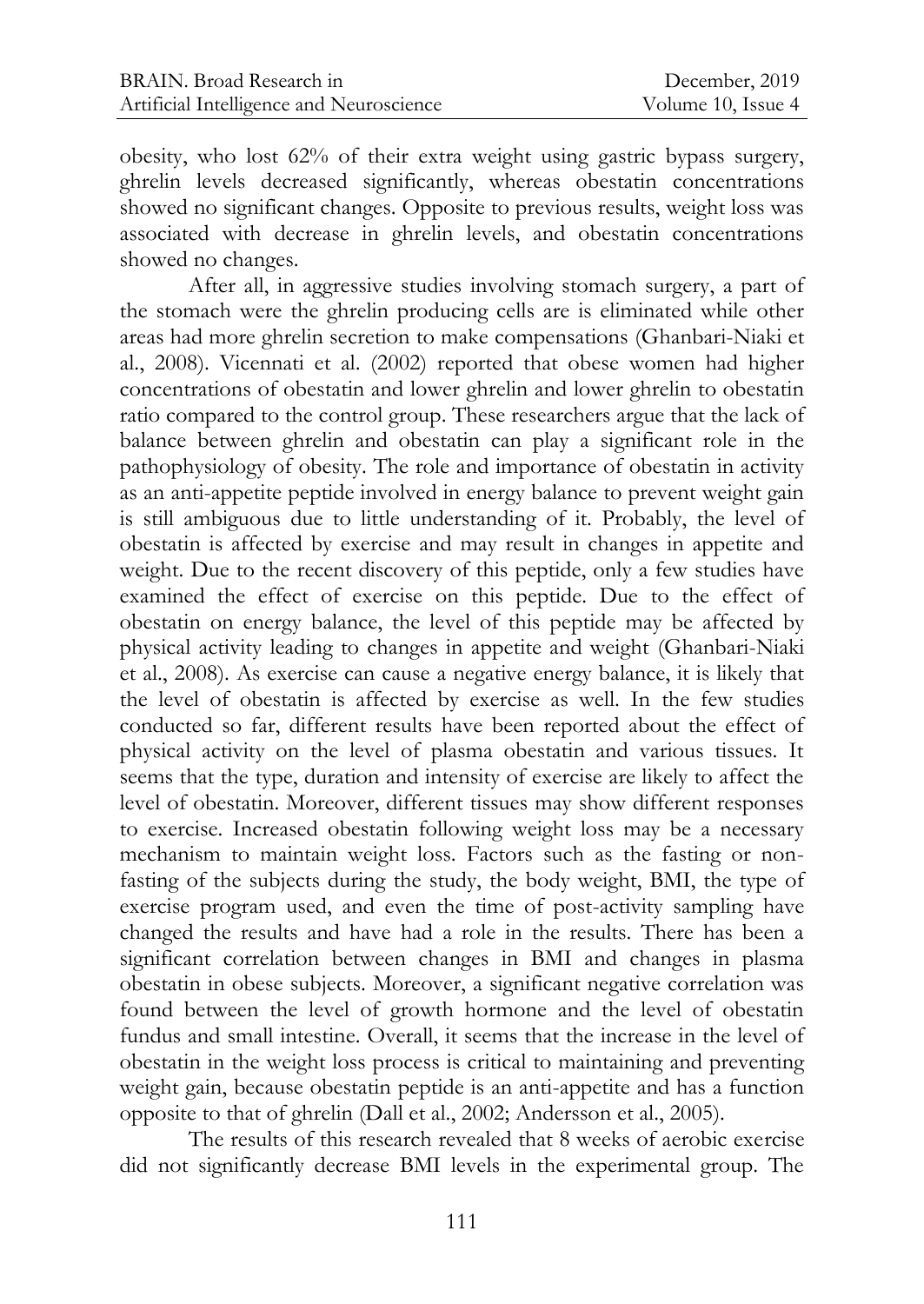results of this research were not in line with those of studies which showed a significant change in BMI [\(Hovanloo,](https://www.ncbi.nlm.nih.gov/pubmed/?term=Hovanloo%20F%5BAuthor%5D&cauthor=true&cauthor_uid=23725447) [Arefirad](https://www.ncbi.nlm.nih.gov/pubmed/?term=Arefirad%20T%5BAuthor%5D&cauthor=true&cauthor_uid=23725447) & [Ahmadizad,](https://www.ncbi.nlm.nih.gov/pubmed/?term=Ahmadizad%20S%5BAuthor%5D&cauthor=true&cauthor_uid=23725447) 2013) and in line with results of the studies which reported lack of change in BMI (Marandi et al., 2014). Marandi et al (2014) reported that a short period of physical activity intervention had a positive impact on body fat percentage and cardiovascular fitness of the overweight and obese subjects. However, Hovanloo et al. (2013) concluded that there is no significant difference between weight changes and body mass index following a speed periodic exercise and an increasing endurance exercise. Inconsistency and lack of significant changes in waist to hip ratio were probably due to the low intensity of exercise, the duration of exercise and the non-control of subjects' diet in this research. In short, the results of this research suggest that the concentration of acylated ghrelin in obese subjects did not change significantly after eight weeks of aerobic exercise with moderate intensity. It seems that the intensity and duration of exercises were not adequate to cause changes in these variables and exercises with high intensity and longer duration are needed. In addition, the fasting state of subjects might be effective on ghrelin concentration, which should be considered in further studies.

#### **References**

- Alizadeh, Z., Mostafaee, M., Mazaheri, R., & Younespour, S. H. (2015). Acute effect of morning and afternoon aerobic exercise on appetite of overweight women. *Asian J Sports Med. 6*(2), 24222
- [Andersson, U.](https://www.ncbi.nlm.nih.gov/pubmed/?term=Andersson%20U%5BAuthor%5D&cauthor=true&cauthor_uid=15737645), [Treebak, J. T.](https://www.ncbi.nlm.nih.gov/pubmed/?term=Treebak%20JT%5BAuthor%5D&cauthor=true&cauthor_uid=15737645), [Nielsen, J. N.,](https://www.ncbi.nlm.nih.gov/pubmed/?term=Nielsen%20JN%5BAuthor%5D&cauthor=true&cauthor_uid=15737645) [Smith, K. L.,](https://www.ncbi.nlm.nih.gov/pubmed/?term=Smith%20KL%5BAuthor%5D&cauthor=true&cauthor_uid=15737645) [Abbott, C. R.](https://www.ncbi.nlm.nih.gov/pubmed/?term=Abbott%20CR%5BAuthor%5D&cauthor=true&cauthor_uid=15737645), [Small, C.](https://www.ncbi.nlm.nih.gov/pubmed/?term=Small%20CJ%5BAuthor%5D&cauthor=true&cauthor_uid=15737645)  [J.](https://www.ncbi.nlm.nih.gov/pubmed/?term=Small%20CJ%5BAuthor%5D&cauthor=true&cauthor_uid=15737645), [Carling, D.](https://www.ncbi.nlm.nih.gov/pubmed/?term=Carling%20D%5BAuthor%5D&cauthor=true&cauthor_uid=15737645), & [Richter, E. A.](https://www.ncbi.nlm.nih.gov/pubmed/?term=Richter%20EA%5BAuthor%5D&cauthor=true&cauthor_uid=15737645) (2005). Exercise in rats does not alter hypothalamic AMP-activated protein kinase activity. *[Biochem Biophys Res](https://www.ncbi.nlm.nih.gov/pubmed/15737645)  [Commun.](https://www.ncbi.nlm.nih.gov/pubmed/15737645) 329*(2), 719-25. doi:10.1016/j.bbrc.2005.02.027
- Azizi, M., & Mohebie, H. (2013). The effect of exercise in the morning and evening on the maximum oxidation fat in obese and normal-weight men. *Research in practical exercise physiology, 10*(19), 31-42.
- [Dall, R.](https://www.ncbi.nlm.nih.gov/pubmed/?term=Dall%20R%5BAuthor%5D&cauthor=true&cauthor_uid=12088921), [Kanaley, J.,](https://www.ncbi.nlm.nih.gov/pubmed/?term=Kanaley%20J%5BAuthor%5D&cauthor=true&cauthor_uid=12088921) [Hansen, T. K.](https://www.ncbi.nlm.nih.gov/pubmed/?term=Hansen%20TK%5BAuthor%5D&cauthor=true&cauthor_uid=12088921), [Møller, N](https://www.ncbi.nlm.nih.gov/pubmed/?term=M%C3%B8ller%20N%5BAuthor%5D&cauthor=true&cauthor_uid=12088921)., [Christiansen, J.](https://www.ncbi.nlm.nih.gov/pubmed/?term=Christiansen%20JS%5BAuthor%5D&cauthor=true&cauthor_uid=12088921) S., [Hosoda, H.](https://www.ncbi.nlm.nih.gov/pubmed/?term=Hosoda%20H%5BAuthor%5D&cauthor=true&cauthor_uid=12088921), [Kangawa,](https://www.ncbi.nlm.nih.gov/pubmed/?term=Kangawa%20K%5BAuthor%5D&cauthor=true&cauthor_uid=12088921) K., & [Jørgensen, J. O](https://www.ncbi.nlm.nih.gov/pubmed/?term=J%C3%B8rgensen%20JO%5BAuthor%5D&cauthor=true&cauthor_uid=12088921). (2002). Plasma ghrelin levels during exercise in healthy subjects and in growth hormone-deficient patients. *[Eur](https://www.ncbi.nlm.nih.gov/pubmed/12088921)  [J Endocrinol.](https://www.ncbi.nlm.nih.gov/pubmed/12088921) 147*(1), 65-70. doi:10.1530/eje.0.1470065
- Ebrahimi, M., Rahmaninia, F., Damirchi, A., Mirzaie, B., & Asgharpur, S. (2013). Effects of short-term exercises on appetite, energy intake and energyregulating hormones. *[Iran J Basic Med Sci,](https://www.ncbi.nlm.nih.gov/pmc/articles/PMC3758053/) 16*(7), 829–834.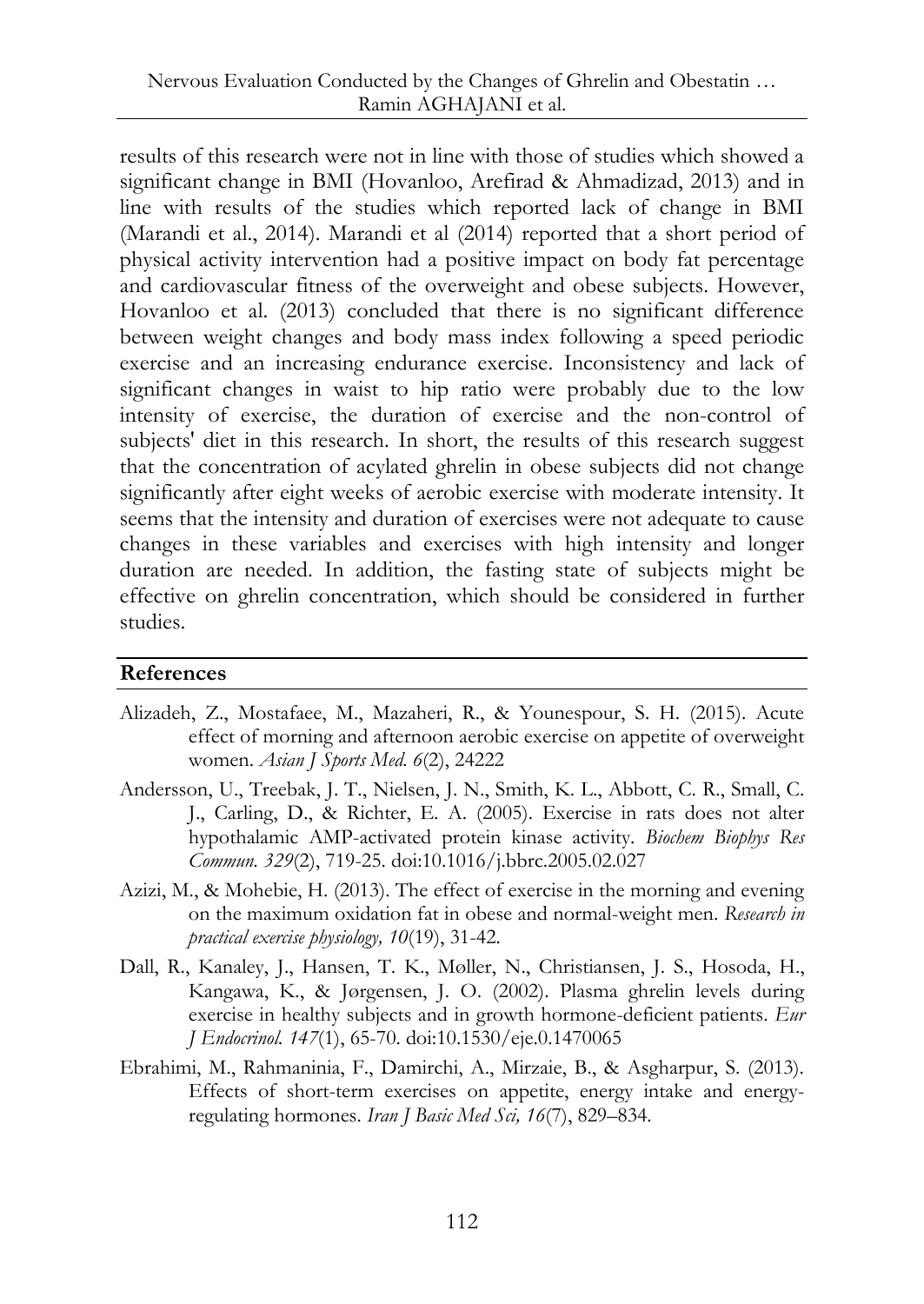- [Ghanbari-Niaki, A.,](https://www.ncbi.nlm.nih.gov/pubmed/?term=Ghanbari-Niaki%20A%5BAuthor%5D&cauthor=true&cauthor_uid=18514059) [Jafari, A.](https://www.ncbi.nlm.nih.gov/pubmed/?term=Jafari%20A%5BAuthor%5D&cauthor=true&cauthor_uid=18514059), [Abednazari, H.](https://www.ncbi.nlm.nih.gov/pubmed/?term=Abednazari%20H%5BAuthor%5D&cauthor=true&cauthor_uid=18514059), & [Nikbakht, H.](https://www.ncbi.nlm.nih.gov/pubmed/?term=Nikbakht%20H%5BAuthor%5D&cauthor=true&cauthor_uid=18514059) (2008). Treadmill exercise reduces obestatin concentrations in rat fundus and small intestine. *[Biochem Biophys Res Commun,](https://www.ncbi.nlm.nih.gov/pubmed/18514059) 372*(4), 741-5. doi:10.1016/j.bbrc.2008.05.097
- [Ghanbari-Niaki, A.,](https://www.ncbi.nlm.nih.gov/pubmed/?term=Ghanbari-Niaki%20A%5BAuthor%5D&cauthor=true&cauthor_uid=18308154) [Saghebjoo, M.,](https://www.ncbi.nlm.nih.gov/pubmed/?term=Saghebjoo%20M%5BAuthor%5D&cauthor=true&cauthor_uid=18308154) [Rahbarizadeh, F.](https://www.ncbi.nlm.nih.gov/pubmed/?term=Rahbarizadeh%20F%5BAuthor%5D&cauthor=true&cauthor_uid=18308154), [Hedayati, M.](https://www.ncbi.nlm.nih.gov/pubmed/?term=Hedayati%20M%5BAuthor%5D&cauthor=true&cauthor_uid=18308154), & [Rajabi, H.](https://www.ncbi.nlm.nih.gov/pubmed/?term=Rajabi%20H%5BAuthor%5D&cauthor=true&cauthor_uid=18308154) (2008). A single circuit resistance exercise has no effect on plasma obestatin levels in female college students. *[Peptides,](https://www.ncbi.nlm.nih.gov/pubmed/18308154) 29*(3), 487-90. doi:10.1016/j.peptides.2007.11.002
- Hedayati, M., Saghebjoo, M., & Ghanbari-Niaki, A. (2012). Effects of circuit resistance training intensity on the plasma ghrelin to obestatin ratios in healthy young women. *[Int J Endocrinol Metab,](https://www.ncbi.nlm.nih.gov/pmc/articles/PMC3693612/) 10*(2), 475-479. doi:10.5812/ijem.2459
- [Hovanloo, F.](https://www.ncbi.nlm.nih.gov/pubmed/?term=Hovanloo%20F%5BAuthor%5D&cauthor=true&cauthor_uid=23725447), [Arefirad, T.](https://www.ncbi.nlm.nih.gov/pubmed/?term=Arefirad%20T%5BAuthor%5D&cauthor=true&cauthor_uid=23725447), & [Ahmadizad, S.](https://www.ncbi.nlm.nih.gov/pubmed/?term=Ahmadizad%20S%5BAuthor%5D&cauthor=true&cauthor_uid=23725447) (2013). Effects of sprint interval and continuous endurance training on serum levels of inflammatory biomarkers. *[J Diabetes Metab Disord.](https://www.ncbi.nlm.nih.gov/pubmed/23725447) 12*(1), 22. doi:10.1186/2251-6581-12-22
- [Howe,](https://www.ncbi.nlm.nih.gov/pubmed/?term=Howe%20SM%5BAuthor%5D&cauthor=true&cauthor_uid=27096869) S. M., [Hand,](https://www.ncbi.nlm.nih.gov/pubmed/?term=Hand%20TM%5BAuthor%5D&cauthor=true&cauthor_uid=27096869) T. M., [Larson-Meyer,](https://www.ncbi.nlm.nih.gov/pubmed/?term=Larson-Meyer%20DE%5BAuthor%5D&cauthor=true&cauthor_uid=27096869) D. E., [Austin,](https://www.ncbi.nlm.nih.gov/pubmed/?term=Austin%20KJ%5BAuthor%5D&cauthor=true&cauthor_uid=27096869) K. J., [Alexander,](https://www.ncbi.nlm.nih.gov/pubmed/?term=Alexander%20BM%5BAuthor%5D&cauthor=true&cauthor_uid=27096869) B. M., [&](https://www.ncbi.nlm.nih.gov/pubmed/?term=Manore%20MM%5BAuthor%5D&cauthor=true&cauthor_uid=27096869) [Manore,](https://www.ncbi.nlm.nih.gov/pubmed/?term=Manore%20MM%5BAuthor%5D&cauthor=true&cauthor_uid=27096869) M. M. (2016). No effect of exercise intensity on appetite in highlytrained endurance women. *[Nutrients,](https://www.ncbi.nlm.nih.gov/pmc/articles/PMC4848691/) 8*(4), 223. doi:10.3390/nu8040223
- [Lagaud, G. J.](https://www.ncbi.nlm.nih.gov/pubmed/?term=Lagaud%20GJ%5BAuthor%5D&cauthor=true&cauthor_uid=17418097), [Young, A.](https://www.ncbi.nlm.nih.gov/pubmed/?term=Young%20A%5BAuthor%5D&cauthor=true&cauthor_uid=17418097), [Acena,](https://www.ncbi.nlm.nih.gov/pubmed/?term=Acena%20A%5BAuthor%5D&cauthor=true&cauthor_uid=17418097) A., [Morton, M. F.](https://www.ncbi.nlm.nih.gov/pubmed/?term=Morton%20MF%5BAuthor%5D&cauthor=true&cauthor_uid=17418097), [Barrett, T. D.](https://www.ncbi.nlm.nih.gov/pubmed/?term=Barrett%20TD%5BAuthor%5D&cauthor=true&cauthor_uid=17418097), & [Shankley, N.](https://www.ncbi.nlm.nih.gov/pubmed/?term=Shankley%20NP%5BAuthor%5D&cauthor=true&cauthor_uid=17418097)  [P.](https://www.ncbi.nlm.nih.gov/pubmed/?term=Shankley%20NP%5BAuthor%5D&cauthor=true&cauthor_uid=17418097) (2007). Obestatin reduces food intake and suppresses body weight gain in rodents. *[Biochem Biophys Res Commun.](https://www.ncbi.nlm.nih.gov/pubmed/17418097) 357*(1), 264-9. doi:10.1016/j.bbrc.2007.03.138
- [Lancha, A.,](https://www.ncbi.nlm.nih.gov/pubmed/?term=Lancha%20A%5BAuthor%5D&cauthor=true&cauthor_uid=23174510) [Frühbeck,](https://www.ncbi.nlm.nih.gov/pubmed/?term=Fr%C3%BChbeck%20G%5BAuthor%5D&cauthor=true&cauthor_uid=23174510) G., & Gómez[-Ambrosi, J.](https://www.ncbi.nlm.nih.gov/pubmed/?term=G%C3%B3mez-Ambrosi%20J%5BAuthor%5D&cauthor=true&cauthor_uid=23174510) (2012). Peripheral signaling involved in energy homeostasis control. *[Nutr Res Rev,](https://www.ncbi.nlm.nih.gov/pubmed/23174510) 25*(2), 223-48. doi:10.1017/S0954422412000145
- [Manshouri, M,](https://www.ncbi.nlm.nih.gov/pubmed/?term=Manshouri%20M%5BAuthor%5D&cauthor=true&cauthor_uid=19088784)., [Ghanbari-Niaki, A.](https://www.ncbi.nlm.nih.gov/pubmed/?term=Ghanbari-Niaki%20A%5BAuthor%5D&cauthor=true&cauthor_uid=19088784), [Kraemer, R. R.](https://www.ncbi.nlm.nih.gov/pubmed/?term=Kraemer%20RR%5BAuthor%5D&cauthor=true&cauthor_uid=19088784), & [Shemshaki, A.](https://www.ncbi.nlm.nih.gov/pubmed/?term=Shemshaki%20A%5BAuthor%5D&cauthor=true&cauthor_uid=19088784) (2008). Time course alterations on plasma obestatin and growth hormone levels in response to short-term anaerobic exercise training in college woman. *[Appl](https://www.ncbi.nlm.nih.gov/pubmed/19088784)  [Physiol Nutr Metab.](https://www.ncbi.nlm.nih.gov/pubmed/19088784) 33*(6), 1246-9. doi:10.1139/H08-098
- [Marandi, S. M.](http://www.ncbi.nlm.nih.gov/pubmed/?term=Marandi%20SM%5BAuthor%5D&cauthor=true&cauthor_uid=26157560), [Minasian, V.](http://www.ncbi.nlm.nih.gov/pubmed/?term=Minasian%20V%5BAuthor%5D&cauthor=true&cauthor_uid=26157560), [Kelishadi, R.](http://www.ncbi.nlm.nih.gov/pubmed/?term=Kelishadi%20R%5BAuthor%5D&cauthor=true&cauthor_uid=26157560), [Khalighinejad, P.](http://www.ncbi.nlm.nih.gov/pubmed/?term=Khalighinejad%20P%5BAuthor%5D&cauthor=true&cauthor_uid=26157560), [Borojeni, M. M.](http://www.ncbi.nlm.nih.gov/pubmed/?term=Borojeni%20MM%5BAuthor%5D&cauthor=true&cauthor_uid=26157560), & [Borghi, S. H.](http://www.ncbi.nlm.nih.gov/pubmed/?term=Borghi%20SH%5BAuthor%5D&cauthor=true&cauthor_uid=26157560) (2014). Short-term effects of a physical activity intervention on obesity and cardiovascular fitness of 12-14-year-old boy students. *[Int J](http://www.ncbi.nlm.nih.gov/pubmed/26157560)  [Prev Med.](http://www.ncbi.nlm.nih.gov/pubmed/26157560) 5*(Suppl 2), S114-9. doi:10.4103/2008-7802.157668
- [Nogueiras, R.](https://www.ncbi.nlm.nih.gov/pubmed/?term=Nogueiras%20R%5BAuthor%5D&cauthor=true&cauthor_uid=17008393), [Pfluger. P.](https://www.ncbi.nlm.nih.gov/pubmed/?term=Pfluger%20P%5BAuthor%5D&cauthor=true&cauthor_uid=17008393), [Tovar, S.](https://www.ncbi.nlm.nih.gov/pubmed/?term=Tovar%20S%5BAuthor%5D&cauthor=true&cauthor_uid=17008393), [Arnold, M.](https://www.ncbi.nlm.nih.gov/pubmed/?term=Arnold%20M%5BAuthor%5D&cauthor=true&cauthor_uid=17008393), [Mitchell, S.](https://www.ncbi.nlm.nih.gov/pubmed/?term=Mitchell%20S%5BAuthor%5D&cauthor=true&cauthor_uid=17008393), [Morris, A.](https://www.ncbi.nlm.nih.gov/pubmed/?term=Morris%20A%5BAuthor%5D&cauthor=true&cauthor_uid=17008393), [Perez-](https://www.ncbi.nlm.nih.gov/pubmed/?term=Perez-Tilve%20D%5BAuthor%5D&cauthor=true&cauthor_uid=17008393)[Tilve, D.,](https://www.ncbi.nlm.nih.gov/pubmed/?term=Perez-Tilve%20D%5BAuthor%5D&cauthor=true&cauthor_uid=17008393) [Vázquez, M. J](https://www.ncbi.nlm.nih.gov/pubmed/?term=V%C3%A1zquez%20MJ%5BAuthor%5D&cauthor=true&cauthor_uid=17008393)., [Wiedmer, P.](https://www.ncbi.nlm.nih.gov/pubmed/?term=Wiedmer%20P%5BAuthor%5D&cauthor=true&cauthor_uid=17008393), [Castañeda, T. R](https://www.ncbi.nlm.nih.gov/pubmed/?term=Casta%C3%B1eda%20TR%5BAuthor%5D&cauthor=true&cauthor_uid=17008393)., [DiMarchi, R.](https://www.ncbi.nlm.nih.gov/pubmed/?term=DiMarchi%20R%5BAuthor%5D&cauthor=true&cauthor_uid=17008393), [Tschöp, M](https://www.ncbi.nlm.nih.gov/pubmed/?term=Tsch%C3%B6p%20M%5BAuthor%5D&cauthor=true&cauthor_uid=17008393)., [Schurmann, A.](https://www.ncbi.nlm.nih.gov/pubmed/?term=Schurmann%20A%5BAuthor%5D&cauthor=true&cauthor_uid=17008393), [Joost, H. G.](https://www.ncbi.nlm.nih.gov/pubmed/?term=Joost%20HG%5BAuthor%5D&cauthor=true&cauthor_uid=17008393), [Williams, L. M.](https://www.ncbi.nlm.nih.gov/pubmed/?term=Williams%20LM%5BAuthor%5D&cauthor=true&cauthor_uid=17008393), [Langhans, W.](https://www.ncbi.nlm.nih.gov/pubmed/?term=Langhans%20W%5BAuthor%5D&cauthor=true&cauthor_uid=17008393), & [Diéguez, C](https://www.ncbi.nlm.nih.gov/pubmed/?term=Di%C3%A9guez%20C%5BAuthor%5D&cauthor=true&cauthor_uid=17008393). (2007). Effects of obestatin on energy balance and growth hormone secretion in rodents. *[Endocrinology.](https://www.ncbi.nlm.nih.gov/pubmed/17008393) 148*(1), 21-6. doi:10.1210/en.2006-0915
- Reinehr, T., De Sousa, G., & Roth, C. L. (2008). Obestatin and ghrelin levels in obese children and adolescents before and after reduction of overweight. *[Clin Endocrinol \(Oxf\),](https://www.ncbi.nlm.nih.gov/pubmed/17854392) 68*(2), 304-10. doi:10.1111/j.1365-2265.2007.03042.x